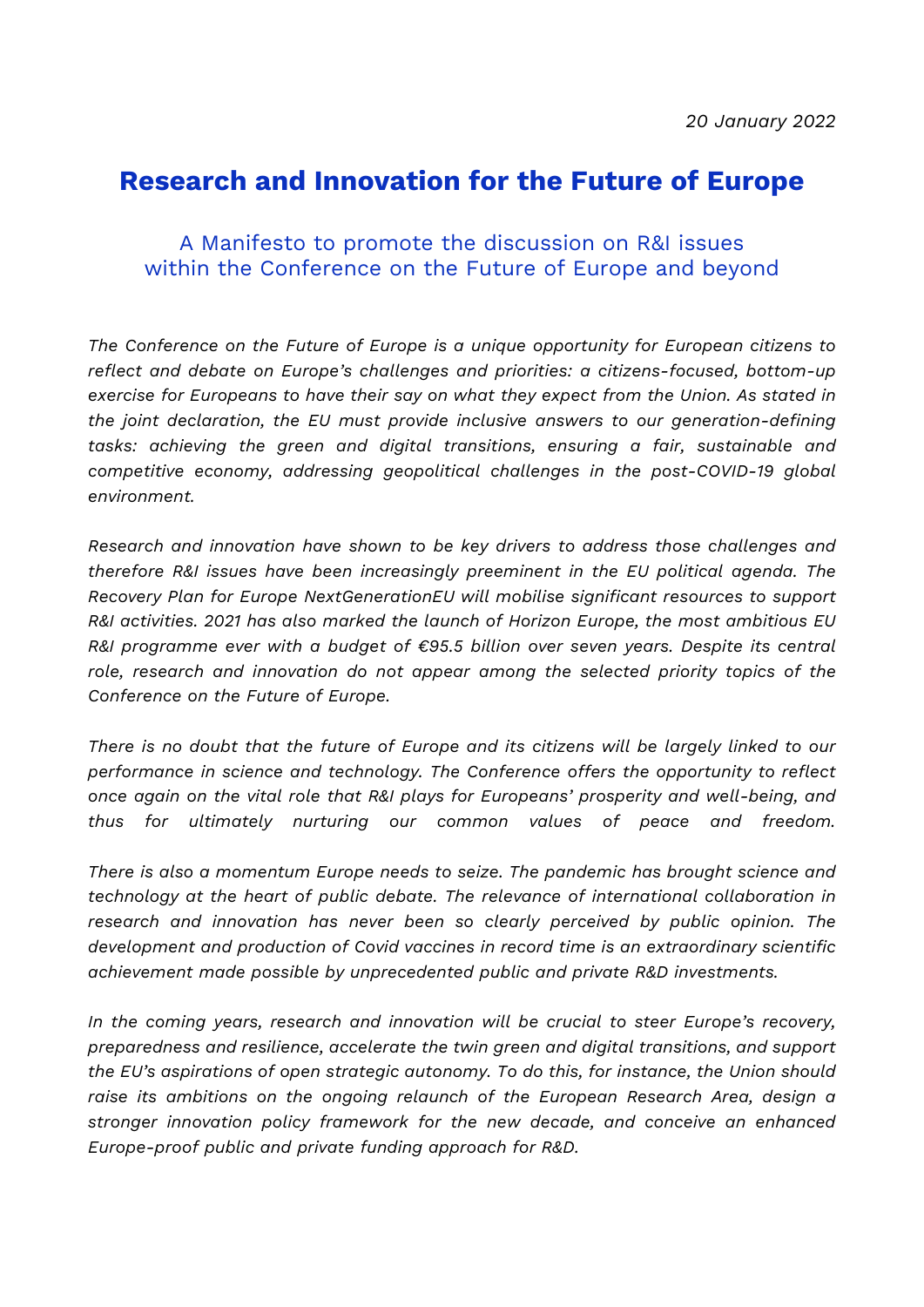*Behind all of this, an open dialogue between science, technology and society will be crucial to promote a more dedicated and proactive citizens' engagement in R&I activities, so that Europeans will continue to share scientific values and recognise the contribution of science and technology to progress and to their daily lives.*

*Therefore, we call on the Conference on the Future of Europe to discuss and deepen Research & Innovation issues over the months to come, so as to place R&I at the core of the debate on the EU's future challenges and priorities.*

*For centuries, Europe has been the home of global scientific and technological progress: today more than ever, Europeans should play an active role to make Research & Innovation the foundation for building the Europe of the future.*

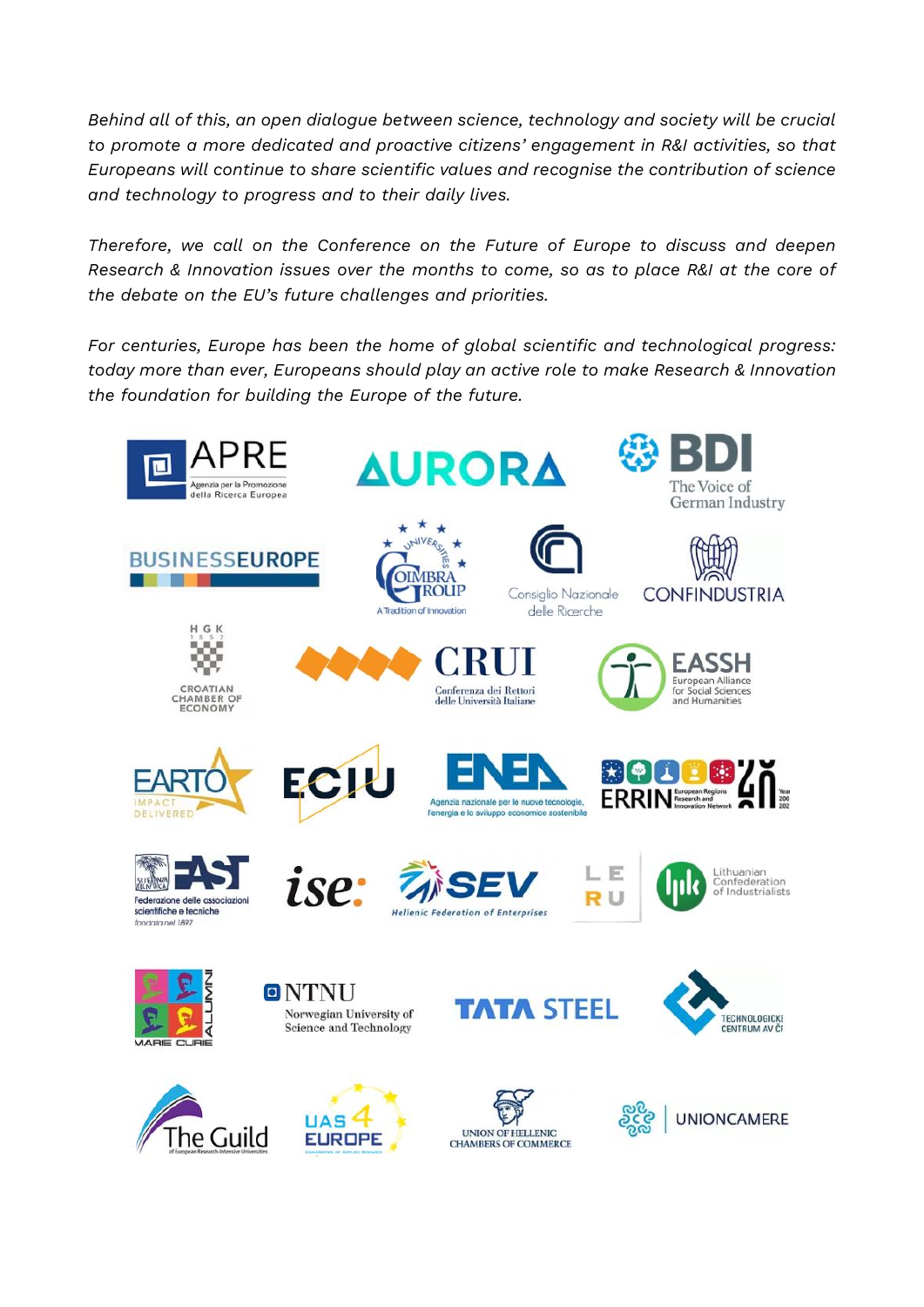